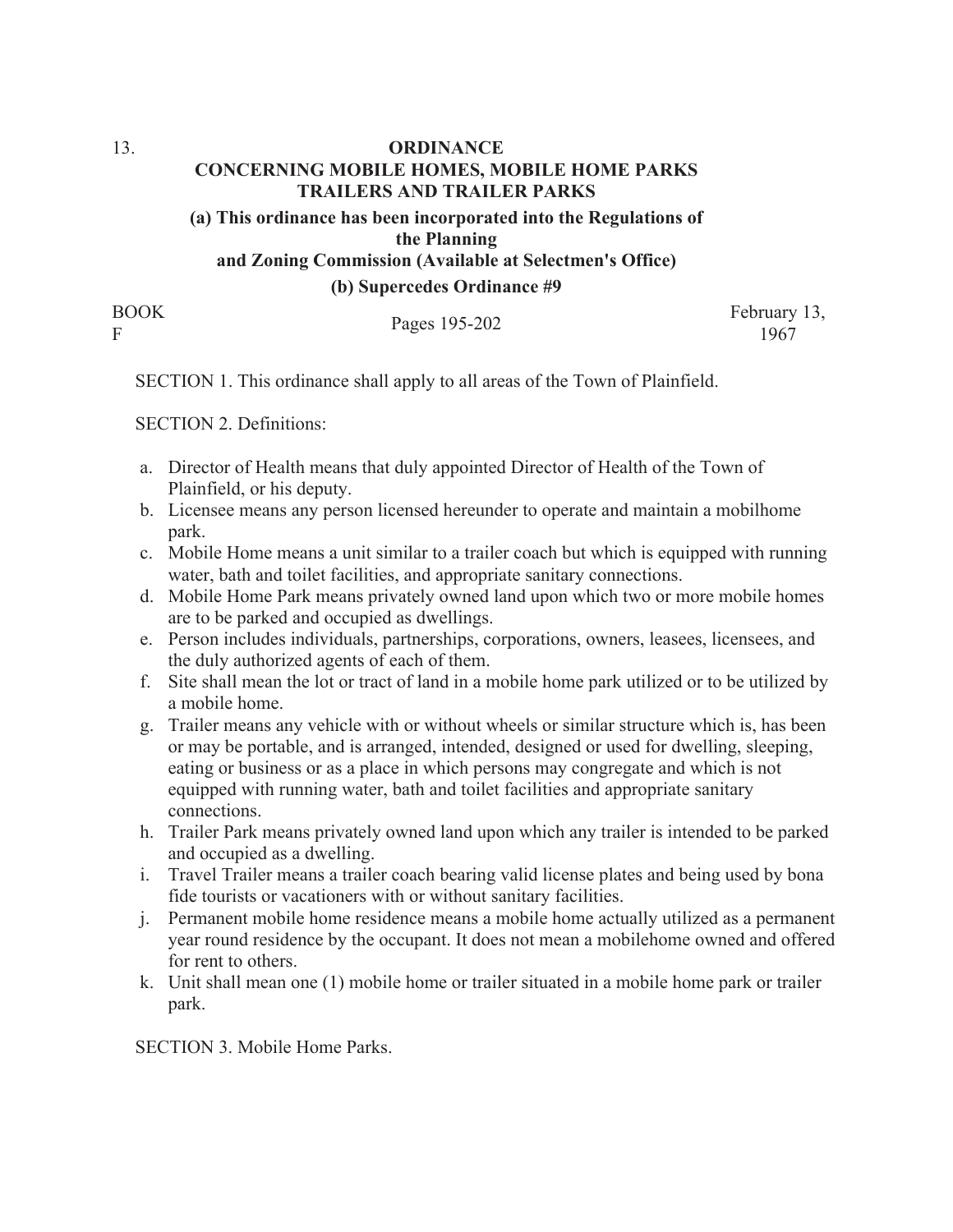1. No person shall construct, enlarge, maintain or operate a mobile home park after the date of adoption of this ordinance unless such park was in existence and in use on the effective date of this ordinance; provided, no park in existence on the date of adoption of this ordinance may thereafter be enlarged or altered in any way so as to increase the number of units available for use.

SECTION 4. License for Mobile Home Park.

- 1. No person shall operate a mobile home park after the effective date of this ordinance unless a license has been issued by the Town Clerk. Annual renewal of the license shall be obtained from the Town Clerk on or before September 1st of each subsequent year. The annual license fee for a mobile home park shall be \$10 for a park containing from two to ten sites, \$50 for a park containing from eleven to twenty-five sites, and \$100 for a park containing twenty-six or more sites.
- 2. The annual license fee for a mobile home park shall be pro-rated to the nearest month for the first year of operation under this ordinance. In the event of the closing of a park or the transfer of the park from one owner to another the license fee shall be non-refundable and non-transferable.
- 3. No person shall construct, maintain, operate or use a trailer park in the Town of Plainfield after the date of adoption of this ordinance.

SECTION 5. License Requirements for Mobile Home Parks.

- 1. Every person operating a mobile home park on the date of adoption of this ordinance shall apply to the Seectmen in writing within thirty days (30) after the effective date of this ordinance for a license to operate a mobile home park. Said application shall contain the following information:
	- a. The name and address of the operator of the park.
	- b. The name and address of the owner of the park.
	- c. The location and legal description of the park.
	- d. A detailed map of said park prepared by a registered surveyor suitable for recording, showing:
		- 1. all roadways, units and sites;
		- 2. location of all utility poles;
		- 3. all abutting property lines together with the names of all abutting property owners;
		- 4. location of any permanent structures in park;
		- 5. location of park office;
	- e. Such other information as the Selectmen may request to enable them to determine whether the park conforms to this ordinance.
	- f. A certificate from the Director of Health certifying compliance with the sanitary requirements of the Town of Plainfield.
	- g. The fee required in Section 4.
- 2. Within fifteen (15) days of receipt of the application, the Selectmen shall advise the operator of said park that a license will be issued and forthwith advise the Town Clerk to issue said license, or advise the operator that additional information will be required.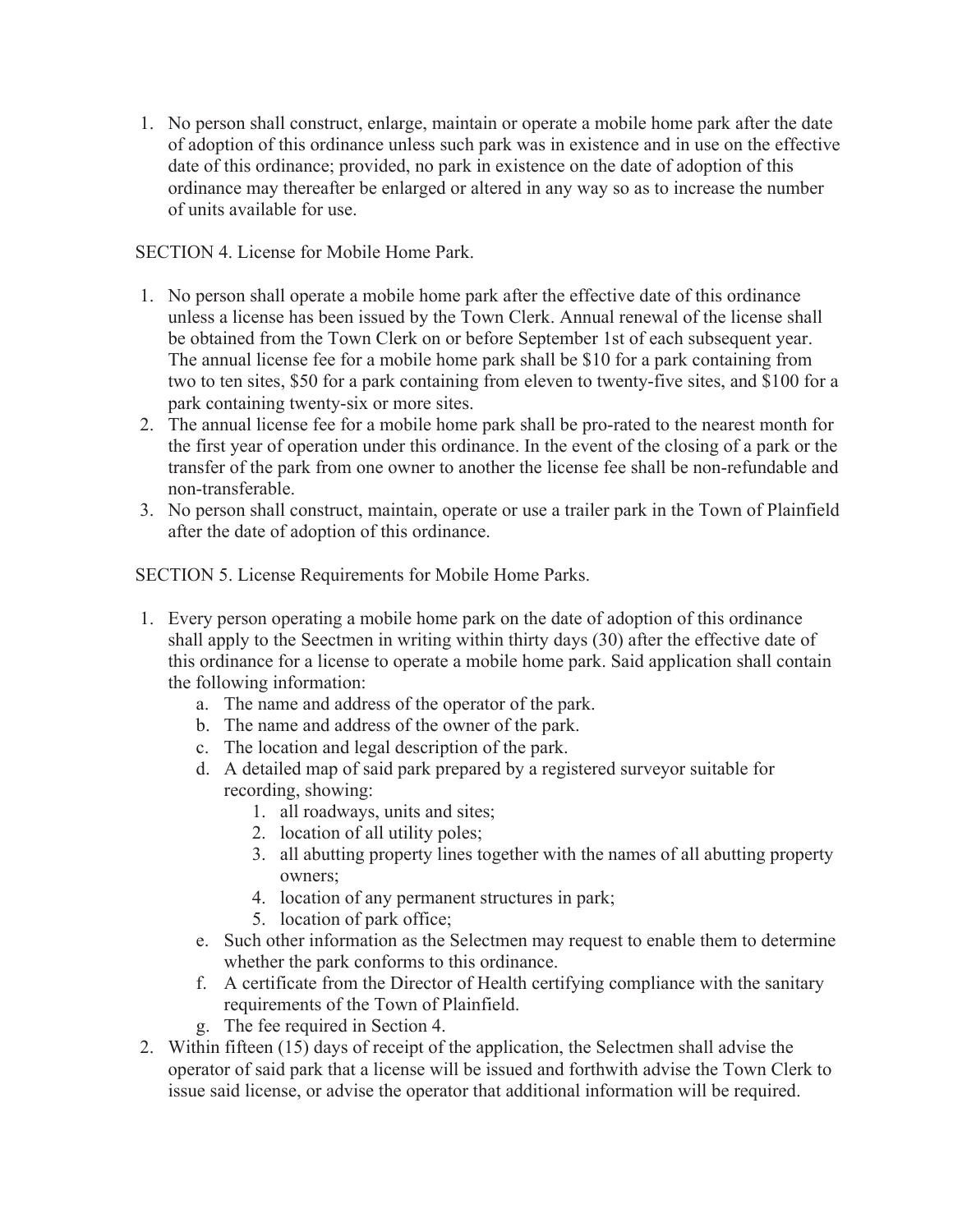3. Upon issuance of a license to an applicant under this section and Section 4, the Selectmen shall cause to be recorded on the Land Records of the Town, the detailed map requested under paragraph 1, subparagraph (d), of this section.

SECTION 6. Mobile Homes on Individual Lots.

 One mobile home may be placed upon a lot and occupied for a period of one year if the owner has secured a building permit providing for construction of a permanent dwelling on said lot, and provided that there are suitable provisions for running water and sanitary sewerage disposal as approved by the Director of Health, and provided further, that the mobile home is occupied by the owner of the lot or by members of his immediate family. The time of one year may be extended for an additional period of one year by the Selectmen if construction on the lot is being duly prosecuted. No trailer shall be placed upon any lot within the Town of Plainfield and occupied.

- 2. One travel trailer, trailer or mobile home may be parked on a lot for a period not to exceed thirty (30) days in any twelve month period it such is occupied by a guest of the resident on such lot and not for compensation.
- 3. One mobile home trailer or travel trailer may be stored on the property of the owner provided it is not used as a residence and is not occupied, and further provided that it is stored in the rear of the lot at least five feet from any side or rear property lines or within a building.

SECTION 7. Permanent Mobile Home Residence.

- 1. Upon application duly made as hereinafter provided, the Selectmen may issue a permit for one (1) permanent mobile home residence if such is situated on a lot having an area of not less than 20,000 square feet and having frontage on a public highway of at least 150 feet. In addition, said mobile home must be set back 50 feet from the highway line. Adequate water supply, drainage, and sewerage, disposal system shall be installed and such must meet specifications of and be in accordance with the State Sanitary code and be approved by the Director of Health.
- 2. The aforementioned permanent mobile home residences must be situated more than 1500 feet from any other permanent mobile residence, mobile home, mobile home park, trailer or trailer park, or dwelling occupied or unoccupied, and the applicant for a permanent mobile home residence permit must also own the lot upon which it will be situated or affixed.
- 3. No trailer shall be utilized or maintained as a mobile home permanent resident after the date of this ordinance unless it was in actual use as a mobile permanent home residence on the date of the adoption of this ordinance.
- 4. The permit for a permanent mobile home residence shall be nontransferable and be good for the life of the original Grantee and his or her spouse and may only be revoked by the Selectmen for violation of this ordinance or other just cause. The fee for said permit shall be \$25 payable to the Town Clerk upon issuance of permit.
- 5. The holder of a permit for a mobile home permanent residence may sell, trade or dispose of his or her mobile home and replace it with another mobile home to be used and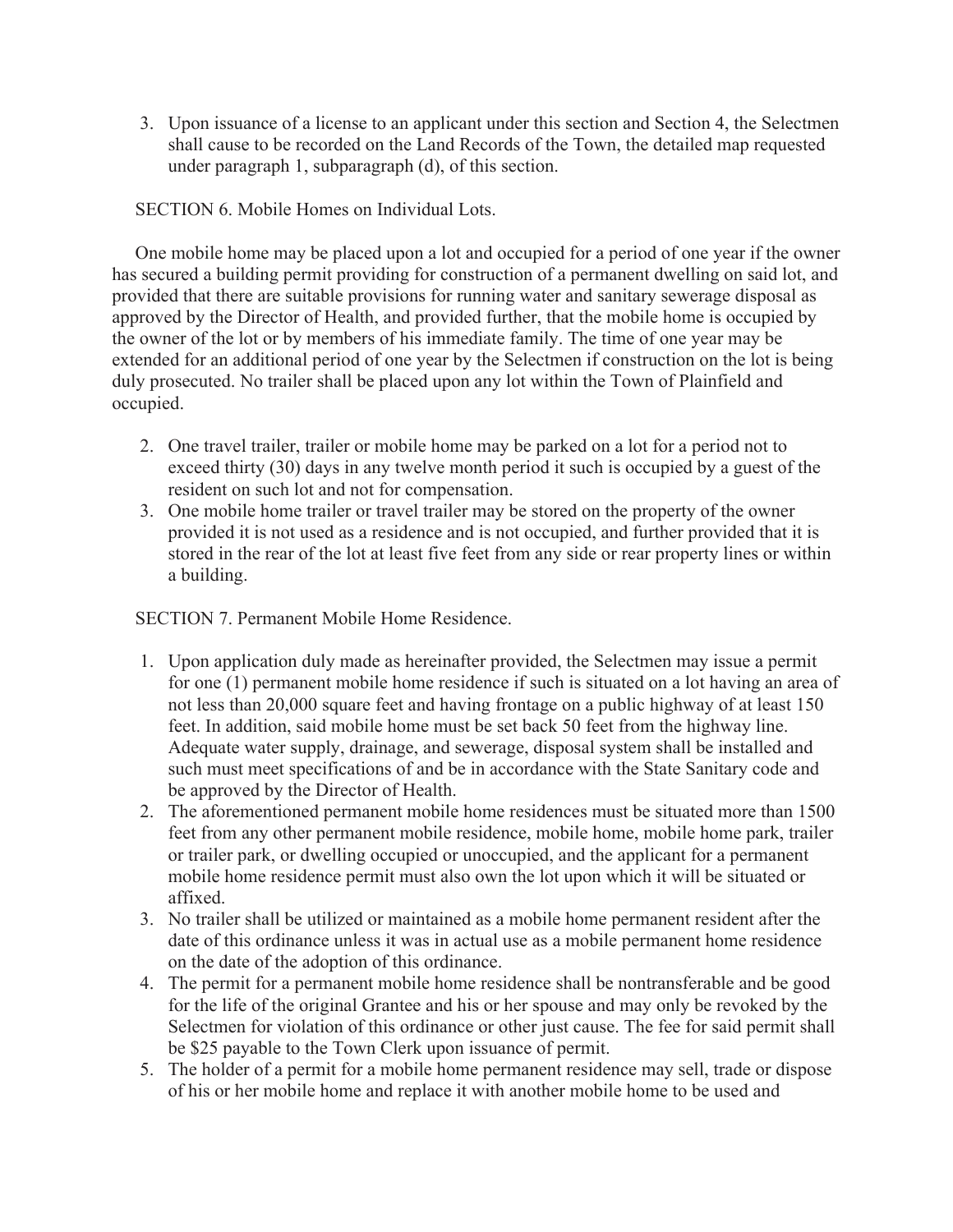occupied as his or her permanent residence provided the new mobile home meets all of the requirements of this ordinance.

- 6. In the event of the replacement of a mobile home by the same and continuing owner of site as provided in paragraph 4, the owner must apply to the Selectmen for a new permit. After satisfying the local health director and the Selectmen that all requirements of this ordinance are being complied with, the Selectmen may instruct the Town Clerk to issue a new permit to the same owner without charge.
- 7. The owners of a mobile home permanent residence, his or her heirs or assigns, may sell or otherwise dispose of said mobile home residence together with the lot on which it is situated. The new owners shall within thirty (30) days after purchase of such mobile home permanent residence apply to the Selectmen for a permit for a permanent mobile home residence. After satisfying the Selectmen and the local Director of Health that all requirements of this ordinance are being complied with, the Selectmen may direct the Town Clerk upon receiving the prescribed fee of \$25 to issue a permit for permanent mobile home residence to the new owners.
- 8. In the event that any mobile home for which a permit for permanent mobile home residence has been issued should stand unoccupied for a period of twelve (12) months, the Selectmen shall notify the owner of same to remove the mobile home from the premises within one month. At the end of such time, if the mobile home remains on the property and is unoccupied, the Selectmen shall take such legal action as may be necessary to seize said mobile home and sell same at public auction or by sealed bid to satisfy damages and costs to the Town of Plainfield.
- 9. Applications for permanent mobile home residences shall indicate the size of the mobile home, and contain a description of the lot upon which it will be situated.
- 10. The owner of a mobile home permanent residence in use and occupied on the date of adoption of this ordinance shall within thirty (30) days thereafter register and indicate such to the Selectmen giving the location, size of mobile home and a description of the lot upon which said mobile home or trailer is situated. The Selectmen upon receipt of this application shall satisfy themselves that all sanitary. codes of the State and Town of Plainfield have been complied with and shall thereafter direct the Town Clerk to issue a permit for the continued use of said mobile home permanent residence.

 SECTION 8. Nothing contained in this ordinance shall prohibit the use of a trailer or mobile home for office purposes during and in connection with a construction project, provided all sanitary codes, if applicable of the State and Town of Plainfield are satisfied.

 SECTION 9. It shall be the duty of the licensee of a mobile home park to maintain and keep a permanent register containing a record of all occupants, trailers, or mobile homes located within a park together with such occupant's address, date of arrival and departure and the make, model and registration of any motor vehicle knowingly operated by said occupant.

SECTION 10. Penalty for Violations.

1. Any person who fails to comply with the provisions of Section 5 shall be considered in violation of these regulations and shall be fined not less than \$25 nor more than \$100 for each day in violation.